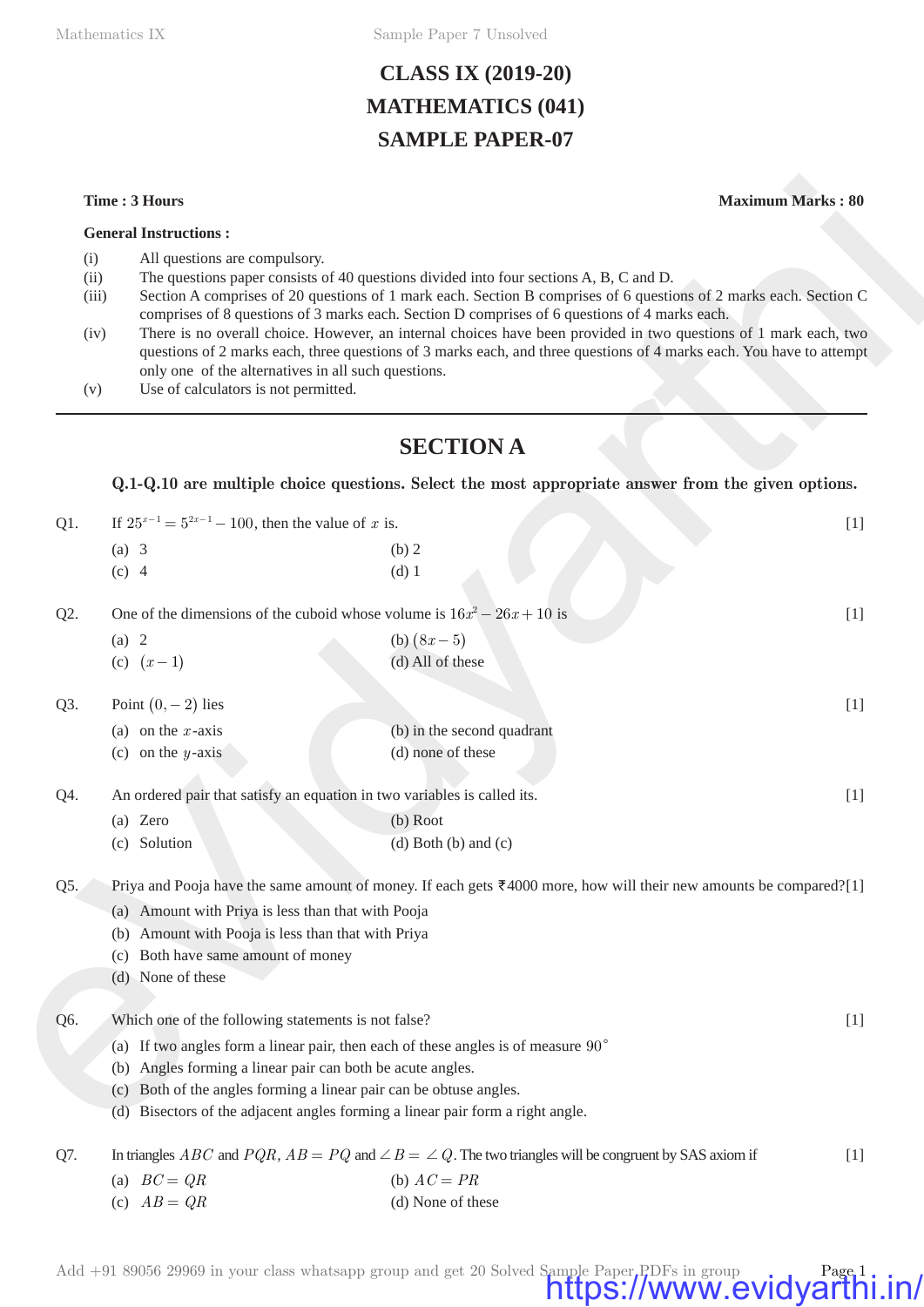| Q8.               |                                                                             | A quadrilateral has three acute angles each measuring 70°. The measure of fourth angle is       | [1] |
|-------------------|-----------------------------------------------------------------------------|-------------------------------------------------------------------------------------------------|-----|
|                   | (a) $140^{\circ}$                                                           | (b) $150^\circ$                                                                                 |     |
|                   | (c) $105^{\circ}$                                                           | (d) $120^\circ$                                                                                 |     |
| Q9.               | Parallelograms on the same base and between the same parallels are equal in | [1]                                                                                             |     |
|                   | perimeter<br>(a)                                                            | (b) volume                                                                                      |     |
|                   | (c)<br>area                                                                 | (d) weight                                                                                      |     |
| O <sub>10</sub> . |                                                                             | In the given figure, chord $RS =$ chord NS. How $\widehat{RS}$ is related with $\widehat{NS}$ ? |     |



| (a) $\widehat{RS}$ is smaller than $\widehat{NS}$ | (b) Both are equal |
|---------------------------------------------------|--------------------|
| (c) $\widehat{RS}$ is greater than $\widehat{NS}$ | (d) None of these  |

### **(Q.11-Q.15) Fill in the blanks :**

- Q11. The construction of a  $\triangle$  *DEF* in which  $DE = 7$  cm,  $\angle D = 75^{\circ}$  is possible when  $(DE EF)$  is equal to ........ cm. [1]
- Q12. A triangle and parallelogram have the same base and the same area. If the sides of the triangle are 34 cm, 42 cm and 20 cm, then the height of parallelogram having base 42 cm, is equal to .......... cm. [1]

#### **OR**

|      | (a) perimeter<br>(c) area                                                                          | (b) volume<br>(d) weight                                                                                                              |       |
|------|----------------------------------------------------------------------------------------------------|---------------------------------------------------------------------------------------------------------------------------------------|-------|
| Q10. | In the given figure, chord $RS =$ chord $NS$ . How $\widehat{RS}$ is related with $\widehat{NS}$ ? |                                                                                                                                       | $[1]$ |
|      | М                                                                                                  |                                                                                                                                       |       |
|      | $\widehat{RS}$ is smaller than $\widehat{NS}$<br>(a)                                               | (b) Both are equal                                                                                                                    |       |
|      | $\widehat{RS}$ is greater than $\widehat{NS}$<br>(c)                                               | (d) None of these                                                                                                                     |       |
|      | $(Q.11-Q.15)$ Fill in the blanks:                                                                  |                                                                                                                                       |       |
| Q11. |                                                                                                    | The construction of a $\triangle$ DEF in which $DE = 7$ cm, $\angle D = 75^{\circ}$ is possible when $(DE - EF)$ is equal to  cm. [1] |       |
| Q12. | then the height of parallelogram having base 42 cm, is equal to  cm.                               | A triangle and parallelogram have the same base and the same area. If the sides of the triangle are 34 cm, 42 cm and 20 cm,           | $[1]$ |
|      |                                                                                                    | <b>OR</b>                                                                                                                             |       |
|      |                                                                                                    | Area of a triangle with the length of sides $a, b, c$ is given by $\sqrt{s(s-a)(s-b)(s-c)}$ by  formula.                              |       |
| Q13. |                                                                                                    | A right circular cone is generated by revolving a right angled triangle about one of the sides containing the                         | $[1]$ |
| Q14. | The  of all bars in histogram should be uniform.                                                   |                                                                                                                                       | $[1]$ |
| Q15. | A  is an action which results in one of several outcomes.                                          |                                                                                                                                       | $[1]$ |
|      | $(Q.16-Q.20)$ Answer the following :                                                               |                                                                                                                                       |       |
| Q16. | The diagonal of a cube is $4\sqrt{3}$ cm. Find its volume.                                         |                                                                                                                                       | $[1]$ |
| Q17. | a head.                                                                                            | In an experiment a coin is tossed 200 times. If the head turns up 120 times, then find the experimental probability of getting        | $[1]$ |
| Q18. | Find a rational number between 8 and 9.                                                            |                                                                                                                                       | $[1]$ |
|      |                                                                                                    | <b>OR</b>                                                                                                                             |       |
|      | Find the value of $(256)^{0.6} \times (256)^{0.09}$                                                |                                                                                                                                       |       |
| Q19. | Find the distance of point $S(-3,6)$ from y-axis.                                                  |                                                                                                                                       | $[1]$ |
| റാറ  | In a grouped frequency distribution the class intervals are $1-10$ , $11-20$ , $21-30$             | Find the class width                                                                                                                  | f11   |

- Q16. The diagonal of *a* cube is  $4\sqrt{3}$  cm. Find its volume. [1]
- Q17. In an experiment a coin is tossed 200 times. If the head turns up 120 times, then find the experimental probability of getting a head.  $[1]$
- Q18. Find a rational number between 8 and 9. [1]

Q20. In a grouped frequency distribution, the class intervals are 1-10, 11-20, 21-30, ...... . Find the class width. [1]

## **SECTION B**

Q21. If  $x = 9 - 4\sqrt{5}$ , find the value of  $x^2 + \frac{1}{x}$  $x^2 + \frac{1}{x^2}$ . [2]

# https://www.evidyarthi.in/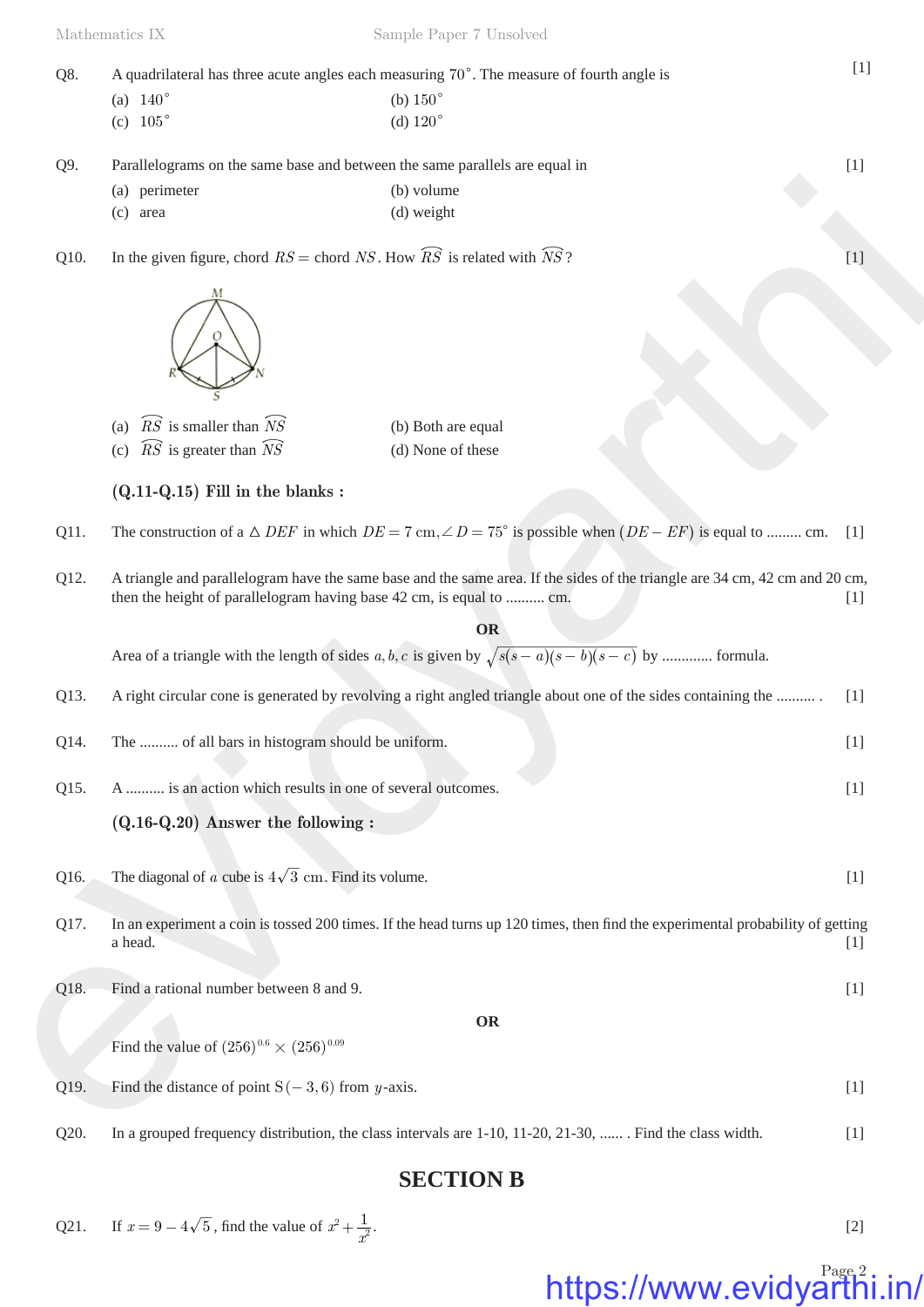Prove that 
$$
\frac{1}{2+\sqrt{3}} + \frac{2}{\sqrt{5}-\sqrt{3}} + \frac{1}{2-\sqrt{5}} = 0
$$

Q22. Given the equation of three lines passing through (4, -5). How many more such lines are there and why ? [2]

Q23. From the figure, write the following : [2]

Q23. From the figure, write the following:  
\n
$$
\begin{array}{ccc}\nY & 3 & 4 \\
3 & 4 & 4\n\end{array}
$$
\n
$$
\begin{array}{ccc}\nY & 0 \\
3 & 3 & 4\n\end{array}
$$
\n
$$
\begin{array}{ccc}\nY & 0 \\
Y & 0 \\
Y & 1\n\end{array}
$$
\n
$$
\begin{array}{ccc}\nY & 0 \\
Y & 0 \\
Y & 0\n\end{array}
$$
\n
$$
\begin{array}{ccc}\nY & 0 \\
Y & 1\n\end{array}
$$
\n
$$
\begin{array}{ccc}\nY & 0 \\
Y & 0\n\end{array}
$$
\n
$$
\begin{array}{ccc}\nY & 0 \\
Y & 1\n\end{array}
$$
\n
$$
\begin{array}{ccc}\nY & 0 \\
Y & 0\n\end{array}
$$
\n
$$
\begin{array}{ccc}\n(Y & 0) & \text{for } Y \\
(Y & 0) & \text{The point of the point } D \\
(Y & Y) & Y\n\end{array}
$$
\n
$$
\begin{array}{ccc}\n(Y & 0) & \text{for } Y \\
(Y & Y) & Y\n\end{array}
$$
\n
$$
\begin{array}{ccc}\n(Y & 0) & \text{for } Y \\
(Y & Y) & Y\n\end{array}
$$
\n
$$
\begin{array}{ccc}\nY & 0 \\
Y & 0\n\end{array}
$$
\n
$$
\begin{array}{ccc}\nY & 0 \\
Y & 0\n\end{array}
$$
\n
$$
\begin{array}{ccc}\nY & 0 \\
Y & 0\n\end{array}
$$
\n
$$
\begin{array}{ccc}\nY & 0 \\
Y & 0\n\end{array}
$$
\n
$$
\begin{array}{ccc}\nY & 0 \\
Y & 0\n\end{array}
$$
\n
$$
\begin{array}{ccc}\nY & 0 \\
Y & 0\n\end{array}
$$
\n
$$
\begin{array}{ccc}\nY & 0 \\
Y & 0\n\end{array}
$$
\n
$$
\begin{array}{ccc}\nY & 0 \\
Y & 0\n\end{array}
$$
\n
$$
\begin{array}{ccc}\nY & 0 \\
Y & 0\n\end{array}
$$
\n
$$
\begin{array}{ccc}\nY & 0 \\
Y & 0\n\end{array}
$$
\n
$$
\begin{array}{ccc}\nY & 0 \\
Y & 0\n\end{array}
$$
\n

- (i) Coordinates of *B* , *C* and *E*
- (ii) The point identified by the coordinates  $(0, -2)$
- (iii) The abscissa of the point *H*
- (iv) The ordinates of the point *D*.
- Q24. In the given figure, *AB*, *CD* and *PQ* are three lines concurrent at *O*. If  $\angle AOP = 5y$ ,  $\angle QOD = 2y$  and  $\angle BOC = 5y$ , then find the value of  $y$ . [2]



**OR**

If ray *OC* stands on line *AB* such that  $\angle AOC = \angle COB$ , then show that  $\angle AOC = 90^\circ$ .

Q25. If *O* is the centre of the circle, then find the value of  $x$  in the given figure. [2]



Q26. A conical tent is to accommodate 11 persons. Each person must have 4 sq m of the space on the ground and 20 cubic metre of air to breathe. Find the height of the cone. [2]

Page 3

https://www.evidyarth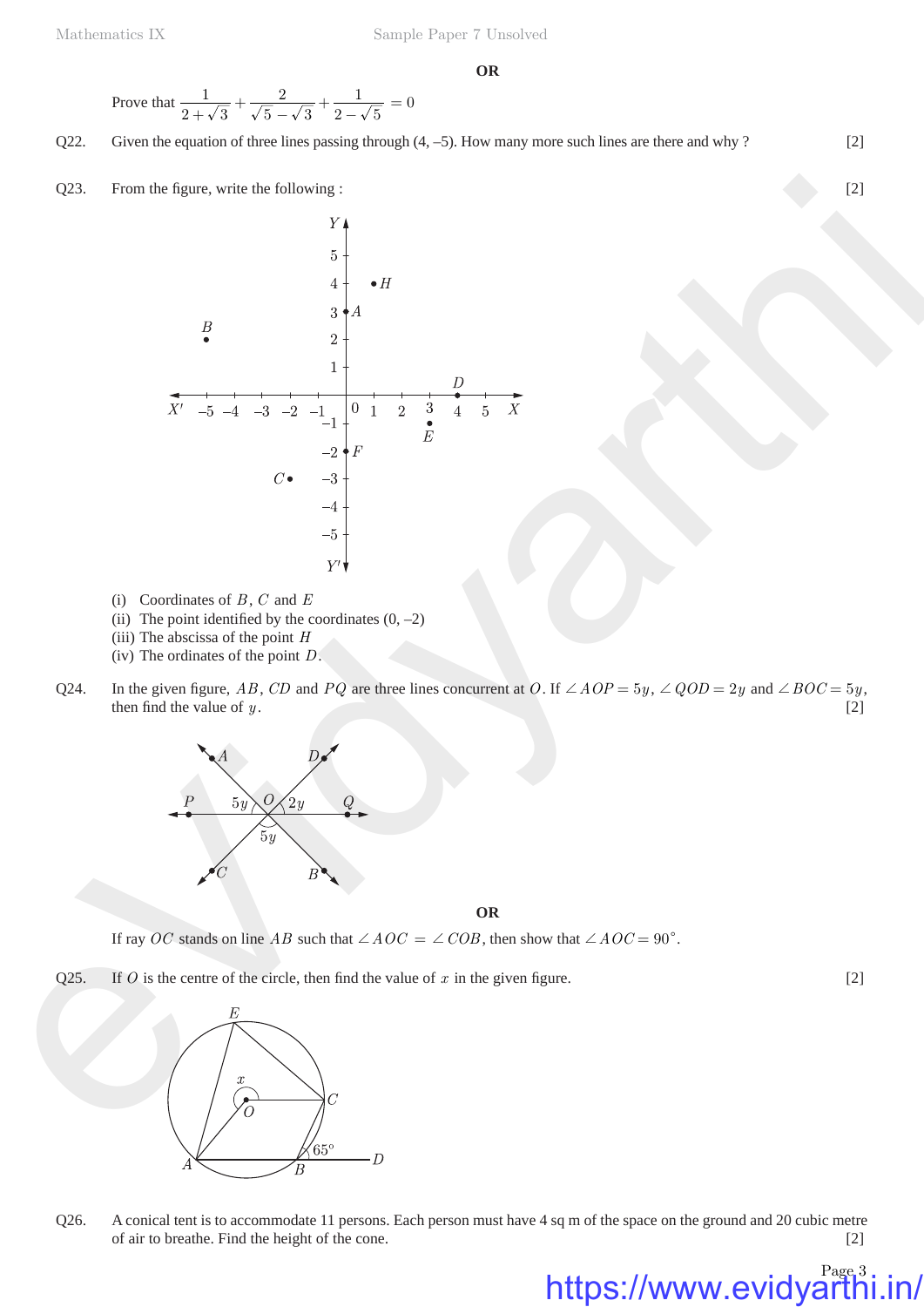#### **OR**

The diameter of a roller, 120 cm long is 84 cm. It takes 500 complete revolutions to level a playground. Find the cost of levelling it at the rate of  $\bar{\mathfrak{c}}$  25 per sq metre.

# **SECTION C**

- Q27. (i) Without actually calculating the cubes, find the value of  $48^3 30^3 18^3$ .
	- (ii) Without finding the cubes, factorise  $(x y)^3 + (y z)^3 + (z x)^3$  [3]

#### **OR**

Find the value of  $k$ , if  $x + k$  is the factor of the polynomials :

- (i)  $x^3 + kx^2 2x + k+5$
- (ii)  $x^4 k^2 x^2 + 3x 6k$
- Q28. Prove that through a given point, we can draw only one perpendicular to a given line. [3]
- Q29. In the given figure, if  $l \mid |m|$ , then find the value of *x*. [3]



Q30. In the given figure, *AB* and *CD* are perpendiculars on *BD*. Also,  $AB = CD$  and  $AF = CE$ . Prove that  $BE = FD$ . [3]



Q31. In the given figure, if  $\frac{x}{3} = \frac{y}{4} = \frac{z}{5}$ , then calculate the values of *x*, *y* and *z*. [3]



Q32. In the given figure *AD* bisects  $\angle A$ . Then, find the relation between the sides *AB*, *AC* and *DC*. [3]

# https://www.evidyarthi.in/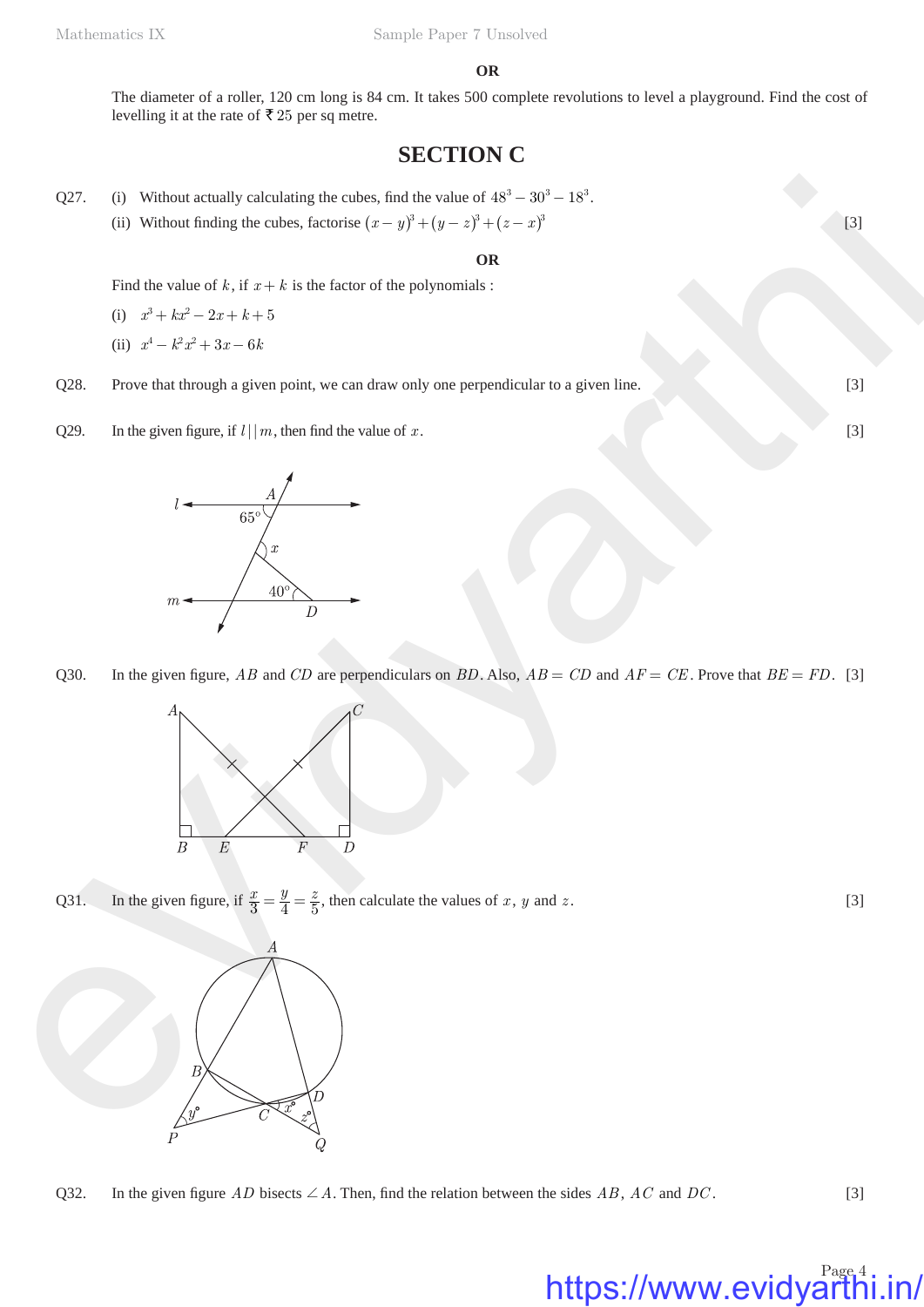

- (i) height of the cone
- (ii) slant height of the cone
- (iii) curved surface area of the cone
- Q34. Probability of getting a blue ball is  $\frac{2}{3}$ , from a bag containing 6 blue and 3 red balls. 12 red balls are added in the bag, then find the probability of getting :
	- (i) a blue ball
	- $(i)$  a red ball  $[3]$

#### **OR**

|      | \70`                                                                                                                                                                                                                                                                                                                                                                                                                                                    | D              |                                      | $30^{\circ}$   |    |    |                  |           |    |    |   |    |    |    |              |       |
|------|---------------------------------------------------------------------------------------------------------------------------------------------------------------------------------------------------------------------------------------------------------------------------------------------------------------------------------------------------------------------------------------------------------------------------------------------------------|----------------|--------------------------------------|----------------|----|----|------------------|-----------|----|----|---|----|----|----|--------------|-------|
|      | B                                                                                                                                                                                                                                                                                                                                                                                                                                                       |                |                                      |                |    |    |                  |           |    |    |   |    |    |    |              |       |
| Q33. | A copper sphere of diameter 18 cm is drawn into a wire of diameter 4 mm. Find the length of the wire.                                                                                                                                                                                                                                                                                                                                                   |                |                                      |                |    |    |                  |           |    |    |   |    |    |    |              | $[3]$ |
|      |                                                                                                                                                                                                                                                                                                                                                                                                                                                         |                |                                      |                |    |    |                  | <b>OR</b> |    |    |   |    |    |    |              |       |
|      | The volume of a right circular cone is $9856 \text{ cm}^3$ . If the diameter of the base is 28 cm, find<br>(i) height of the cone<br>(ii) slant height of the cone<br>(iii) curved surface area of the cone                                                                                                                                                                                                                                             |                |                                      |                |    |    |                  |           |    |    |   |    |    |    |              |       |
| Q34. | Probability of getting a blue ball is $\frac{2}{3}$ , from a bag containing 6 blue and 3 red balls. 12 red balls are added in the bag, then<br>find the probability of getting :                                                                                                                                                                                                                                                                        |                |                                      |                |    |    |                  |           |    |    |   |    |    |    |              |       |
|      | (i) a blue ball<br>(ii) a red ball                                                                                                                                                                                                                                                                                                                                                                                                                      |                |                                      |                |    |    |                  |           |    |    |   |    |    |    |              | $[3]$ |
|      |                                                                                                                                                                                                                                                                                                                                                                                                                                                         |                |                                      |                |    |    |                  | <b>OR</b> |    |    |   |    |    |    |              |       |
|      | Over the past 200 working days, the number of defective parts produced by a machine is given below :                                                                                                                                                                                                                                                                                                                                                    |                |                                      |                |    |    |                  |           |    |    |   |    |    |    |              |       |
|      | No. of defective parts                                                                                                                                                                                                                                                                                                                                                                                                                                  | $\overline{0}$ | 1                                    | $\overline{c}$ | 3  | 4  | 5                | 6         |    | 8  | 9 | 10 | 11 | 12 | 13           |       |
|      | <b>Days</b>                                                                                                                                                                                                                                                                                                                                                                                                                                             | 50             | 32                                   | 22             | 18 | 12 | 12               | 10        | 10 | 10 | 8 | 6  | 6  | 2  | $\mathbf{2}$ |       |
|      |                                                                                                                                                                                                                                                                                                                                                                                                                                                         |                |                                      |                |    |    | <b>SECTION D</b> |           |    |    |   |    |    |    |              |       |
| Q35. | Using factor theorem, factorise $x^3 - 6x^2 + 3x + 10$ .                                                                                                                                                                                                                                                                                                                                                                                                |                |                                      |                |    |    |                  |           |    |    |   |    |    |    |              | $[4]$ |
|      | <b>OR</b><br>If $ab + bc + ca = 0$ , find the value of                                                                                                                                                                                                                                                                                                                                                                                                  |                |                                      |                |    |    |                  |           |    |    |   |    |    |    |              |       |
|      | $\frac{1}{a^2 - bc} + \frac{1}{b^2 - ca} + \frac{1}{c^2 - ab}.$                                                                                                                                                                                                                                                                                                                                                                                         |                |                                      |                |    |    |                  |           |    |    |   |    |    |    |              |       |
|      | Q36. If $2^x = 3^y = 6^z$ , prove that $\frac{1}{x} + \frac{1}{y} + \frac{1}{z} = 0$ or $z = \frac{xy}{x+y}$ .                                                                                                                                                                                                                                                                                                                                          |                |                                      |                |    |    |                  |           |    |    |   |    |    |    |              | $[4]$ |
| Q37. | In countries like USA and Canada, temperature is measured in Fahrenheit, whereas in countries like India, it is measured<br>in Celsius. Here is a linear equation that converts Fahrenheit to Celsius :                                                                                                                                                                                                                                                 |                |                                      |                |    |    |                  |           |    |    |   |    |    |    |              | $[4]$ |
|      |                                                                                                                                                                                                                                                                                                                                                                                                                                                         |                | $F = \left(\frac{9}{5}\right)C + 32$ |                |    |    |                  |           |    |    |   |    |    |    |              |       |
|      |                                                                                                                                                                                                                                                                                                                                                                                                                                                         |                |                                      |                |    |    |                  |           |    |    |   |    |    |    |              |       |
|      | (i) Draw the graph of the linear equation above using Celsius for $x$ -axis and Fahrenheit for $y$ -axis.<br>(ii) If the temperature is $30^{\circ}$ C, what is the temperature in Fahrenheit ?<br>(iii) If the temperature is $95^{\circ}$ F, what is the temperature in Celsius ?<br>(iv) If the temperature is $0^{\circ}$ C, what is the temperature in Fahrenheit and if the temperature is $0^{\circ}$ F, what is the temperature<br>in Celsius ? |                |                                      |                |    |    |                  |           |    |    |   |    |    |    |              |       |

### **SECTION D**

$$
\frac{1}{a^2 - bc} + \frac{1}{b^2 - ca} + \frac{1}{c^2 - ab}.
$$

Q36. If 
$$
2^x = 3^y = 6^z
$$
, prove that  $\frac{1}{x} + \frac{1}{y} + \frac{1}{z} = 0$  or  $z = \frac{xy}{x+y}$ . [4]

$$
F = \left(\frac{9}{5}\right)C + 32
$$

- (iii) If the temperature is  $95^{\circ}$ F, what is the temperature in Celsius ?
- (iv) If the temperature is  $0^{\circ}$ C, what is the temperature in Fahrenheit and if the temperature is  $0^{\circ}$ F, what is the temperature in Celsius ?
- Q38. Prove that if any two chords of a circle are drawn, then one which is nearer to the centre, is larger. [4]

**OR**

 $O_1$  and  $O_2$  are the centres of two congruent circles intersecting each other at points  $C$  and  $D$ . The line joining their centres intersects the circles in points *A* and *B* such that  $AB > O_1O_2$ . If  $CD = 6$  cm and  $AB = 12$  cm, determine the radius of either circle.

# https://www.evidyarthi.in/